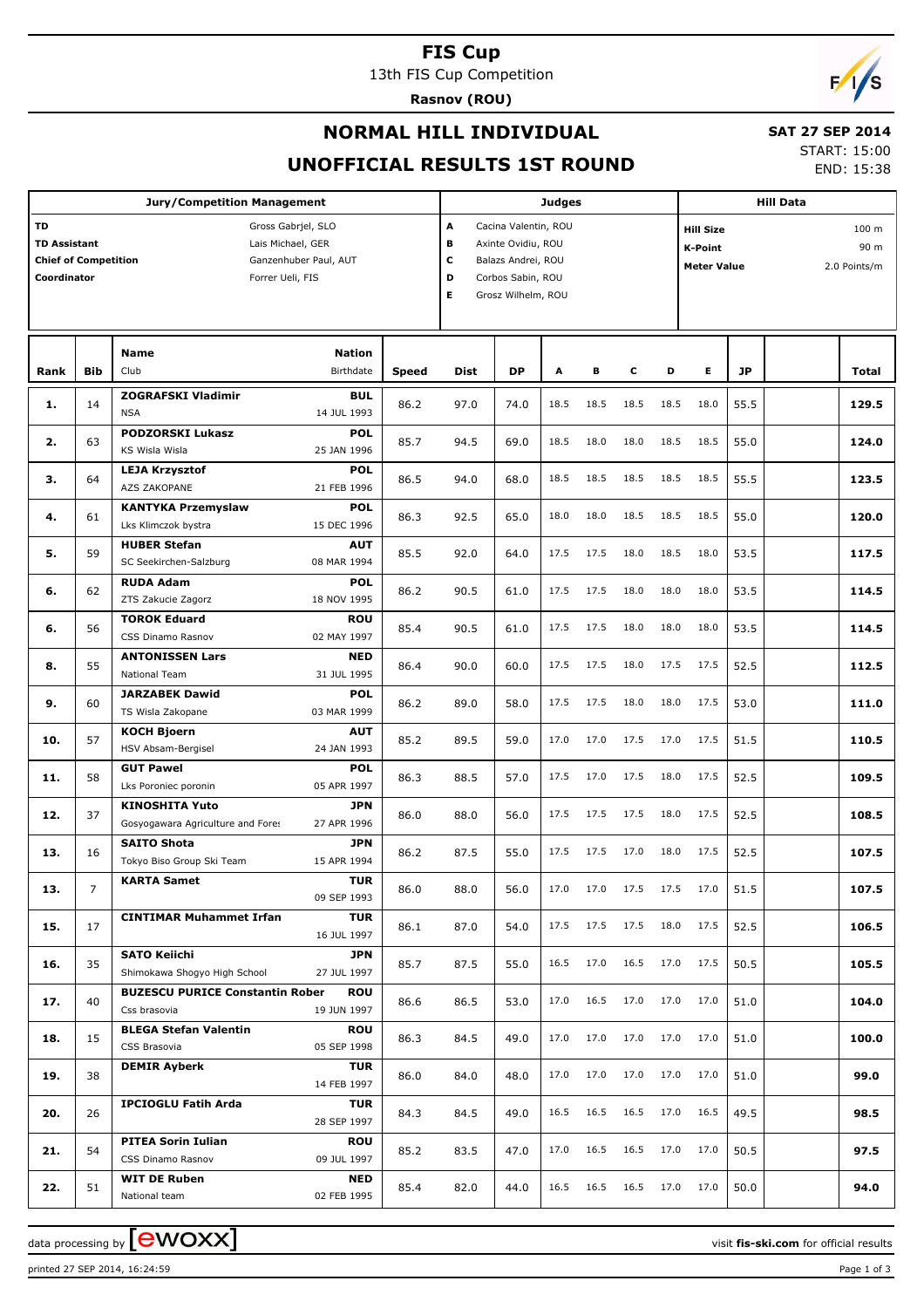### **FIS Cup**

13th FIS Cup Competition

**Rasnov (ROU)**

## $F/1/s$

#### **NORMAL HILL INDIVIDUAL**

#### **SAT 27 SEP 2014**

#### **UNOFFICIAL RESULTS 1ST ROUND**

START: 15:00 END: 15:38

|      |                | Name                                             | <b>Nation</b>             |              |      |      |      |                          |           |           |      |           |       |
|------|----------------|--------------------------------------------------|---------------------------|--------------|------|------|------|--------------------------|-----------|-----------|------|-----------|-------|
| Rank | <b>Bib</b>     | Club                                             | Birthdate                 | <b>Speed</b> | Dist | DP   | Α    | в                        | c         | D         | Е    | <b>JP</b> | Total |
| 23.  | 53             | <b>KLYMCHUK Andrii</b>                           | <b>UKR</b>                | 84.4         | 81.5 | 43.0 | 16.5 | 16.5                     | 17.0      | 17.0      | 17.0 | 50.5      | 93.5  |
|      |                | Kremenets Ski School                             | 10 DEC 1994               |              |      |      |      |                          |           |           |      |           |       |
| 23.  | 52             | <b>PASICHNYK Stepan</b><br>Kremenets ski school  | <b>UKR</b><br>09 JAN 1998 | 85.8         | 82.0 | 44.0 | 16.5 | 16.5                     | 16.5      | 16.5      | 17.0 | 49.5      | 93.5  |
|      |                | <b>TATU Robert Valentin</b>                      | <b>ROU</b>                |              |      |      |      |                          |           |           |      |           |       |
| 25.  | 34             | CS Dinamo                                        | 03 JUL 1996               | 85.4         | 81.0 | 42.0 | 16.5 | 16.5                     | 16.5      | 17.0      | 17.0 | 50.0      | 92.0  |
|      |                | <b>IWASA Yuken</b>                               | <b>JPN</b>                |              |      |      |      |                          |           |           |      |           |       |
| 26.  | 47             | Sapporo Jumping Junior Sports Clu                | 02 JUL 1999               | 84.6         | 80.0 | 40.0 | 16.5 | 17.0                     | 16.5      | 17.0      | 17.0 | 50.5      | 90.5  |
|      | 36             | <b>YUKSEL Faik</b>                               | <b>TUR</b>                |              |      |      | 16.5 | 16.5                     | 16.5      | 17.0      | 16.5 | 49.5      |       |
| 27.  |                |                                                  | 10 FEB 1995               | 85.4         | 79.5 | 39.0 |      |                          |           |           |      |           | 88.5  |
| 28.  | 49             | <b>KASTELIK Dominik</b>                          | POL                       | 85.3         | 78.5 | 37.0 | 16.0 | 16.5                     | 16.0      | 17.0      | 17.0 | 49.5      | 86.5  |
|      |                | SS-R LZS Sokol Szczyrk                           | 09 JUN 1998               |              |      |      |      |                          |           |           |      |           |       |
| 29.  | 44             | <b>KALINICHENKO Vitaliy</b>                      | <b>UKR</b>                | 84.7         | 77.5 | 35.0 | 16.0 | 16.5                     | 16.5      | 17.0      | 16.0 | 49.0      | 84.0  |
|      |                | Vorokhta Ski School                              | 09 AUG 1993               |              |      |      |      |                          |           |           |      |           |       |
| 30.  | 50             | <b>MITROFAN Nicolae Sorin</b>                    | <b>ROU</b>                | 86.2         | 78.0 | 36.0 | 15.0 | 15.5                     | 15.5      | 16.5      | 16.0 | 47.0      | 83.0  |
|      |                | CSS Brasovia<br><b>ADILOV Akram</b>              | 26 MAR 1999               |              |      |      |      |                          |           |           |      |           |       |
| 30.  | 25             |                                                  | KAZ<br>10 FEB 1995        | 85.2         | 77.5 | 35.0 | 16.0 | 16.0                     | 16.0      | 16.0      | 16.0 | 48.0      | 83.0  |
|      |                | <b>KOLODZIEJ Krystian</b>                        | POL                       |              |      |      |      |                          |           |           |      |           |       |
| 32.  | 13             | Azs Zakopane                                     | 03 NOV 1997               | 85.3         | 74.5 | 29.0 | 16.0 | 16.0                     | 16.0      | 15.5      | 16.0 | 48.0      | 77.0  |
|      |                | <b>MARUSYAK Yevgen</b>                           | <b>UKR</b>                |              |      |      |      |                          |           |           |      |           |       |
| 33.  | 24             | Verkhovyna Ski school                            | 16 MAR 2000               | 85.3         | 73.5 | 27.0 | 15.5 | 15.5                     | 15.5      | 15.5      | 15.5 | 46.5      | 73.5  |
|      |                | <b>KRATOV Ilya</b>                               | KAZ                       |              |      |      |      |                          |           |           |      |           |       |
| 34.  | 22             | Almaty Skiclub                                   | 26 MAY 2000               | 83.6         | 72.0 | 24.0 | 16.0 | 16.0                     | 16.0      | 16.5      | 16.0 | 48.0      | 72.0  |
| 35.  | 31             | YAKIBYUK Igor                                    | <b>UKR</b>                | 85.0         | 69.5 | 19.0 | 16.0 | 15.5                     | 15.5      | 16.0      | 15.5 | 47.0      | 66.0  |
|      |                | Verkhovyna                                       | 02 JAN 1995               |              |      |      |      |                          |           |           |      |           |       |
| 36.  | $\overline{4}$ | <b>CACINA Daniel Andrei</b>                      | <b>ROU</b>                | 84.9         | 69.0 | 18.0 | 15.0 | 15.0                     | 15.5      | 16.0      | 15.5 | 46.0      | 64.0  |
|      |                | Cs Dinamo rasnov                                 | 17 OCT 2001               |              |      |      |      |                          |           |           |      |           |       |
| 37.  | 46             | <b>OZTASYONAR Mustafa</b>                        | <b>TUR</b>                | 85.3         | 69.5 | 19.0 | 14.5 | 14.5                     | 15.0      | 15.5      | 15.0 | 44.5      | 63.5  |
|      |                |                                                  | 03 MAR 1993               |              |      |      |      |                          |           |           |      |           |       |
| 37.  | 10             | <b>KALINCHUK Andriy</b><br>Verkhovyna Ski School | <b>UKR</b><br>03 DEC 1995 | 84.6         | 69.5 | 19.0 | 14.5 | 15.0                     | 15.0      | 14.5      | 15.0 | 44.5      | 63.5  |
|      |                | <b>URBAS Tymoteusz</b>                           | <b>POL</b>                |              |      |      |      |                          |           |           |      |           |       |
| 39.  | 8              | Azs Zakopane                                     | 15 AUG 1996               | 85.5         | 68.5 | 17.0 | 15.0 | 15.5                     | 15.5      | 14.5      | 15.5 | 46.0      | 63.0  |
|      |                | <b>SPULBER Mihnea Alexandru</b>                  | ROU                       |              |      |      |      |                          |           |           |      |           |       |
| 40.  | $\mathbf{1}$   | Acs Sacele                                       | 11 DEC 2000               | 84.7         | 68.0 | 16.0 |      | 15.5 15.5 15.5 15.5 15.5 |           |           |      | 46.5      | 62.5  |
| 41.  | 27             | <b>DEVALL Sebastian</b>                          | <b>SWE</b>                | 85.2         | 68.0 |      | 15.0 | 15.5                     | 15.5      | 16.0      | 15.0 | 46.0      | 62.0  |
|      |                | Sollefteaa Gif                                   | 14 MAR 2000               |              |      | 16.0 |      |                          |           |           |      |           |       |
| 42.  | 45             | <b>WASEK Pawel</b>                               | <b>POL</b>                | 84.6         | 67.0 | 14.0 | 15.5 | 15.5                     | 15.5      | 15.5      | 15.5 | 46.5      | 60.5  |
|      |                | KS Wisla Wisla                                   | 02 JUN 1999               |              |      |      |      |                          |           |           |      |           |       |
| 43.  | 33             | <b>FLEMSTROEM Marcus</b>                         | SWE                       | 84.2         | 66.5 | 13.0 | 15.0 | 15.0                     | 15.0      | 15.0      | 15.0 | 45.0      | 58.0  |
|      |                | Sollefteaa Gif                                   | 07 APR 1999               |              |      |      |      |                          |           |           |      |           |       |
| 44.  | 29             | <b>GUNGEN Munir</b>                              | <b>TUR</b><br>24 AUG 1998 | 84.8         | 65.0 | 10.0 | 15.0 | 15.5                     | 15.5      | 15.0      | 15.5 | 46.0      | 56.0  |
|      |                | <b>PACURAR Radu Mihai</b>                        | <b>ROU</b>                |              |      |      |      |                          |           |           |      |           |       |
| 45.  | 23             | Cs Dinamo rasnov                                 | 06 SEP 2001               | 84.9         | 64.0 | 8.0  | 15.5 | 15.5                     | 15.5      | 15.0      | 15.5 | 46.5      | 54.5  |
|      |                | <b>FARKAS Hunor</b>                              | <b>ROU</b>                |              |      |      |      |                          |           |           |      |           |       |
| 46.  | 30             | Cs Dinamo                                        | 18 SEP 2001               | 84.6         | 64.5 | 9.0  | 15.0 | 15.0                     | 15.0      | 15.0      | 14.5 | 45.0      | 54.0  |
|      |                | <b>TKACHENKO Sergey</b>                          | KAZ                       |              |      |      |      |                          |           |           |      |           |       |
| 46.  | 11             | Almaty Skiclub                                   | 08 JUN 1999               | 85.3         | 64.5 | 9.0  | 15.0 | 15.0                     | 15.0      | 14.0      | 15.0 | 45.0      | 54.0  |
|      |                | <b>FELDOREANU Andrei</b>                         | <b>ROU</b>                |              |      | 7.0  | 15.5 |                          | 15.0 15.5 | 15.5 15.5 |      | 46.5      |       |
| 48.  | 21             | Acs Sacele                                       | 13 APR 2000               | 85.2         | 63.5 |      |      |                          |           |           |      |           | 53.5  |

printed 27 SEP 2014, 16:24:59 Page 2 of 3

data processing by **CWOXX**  $\blacksquare$